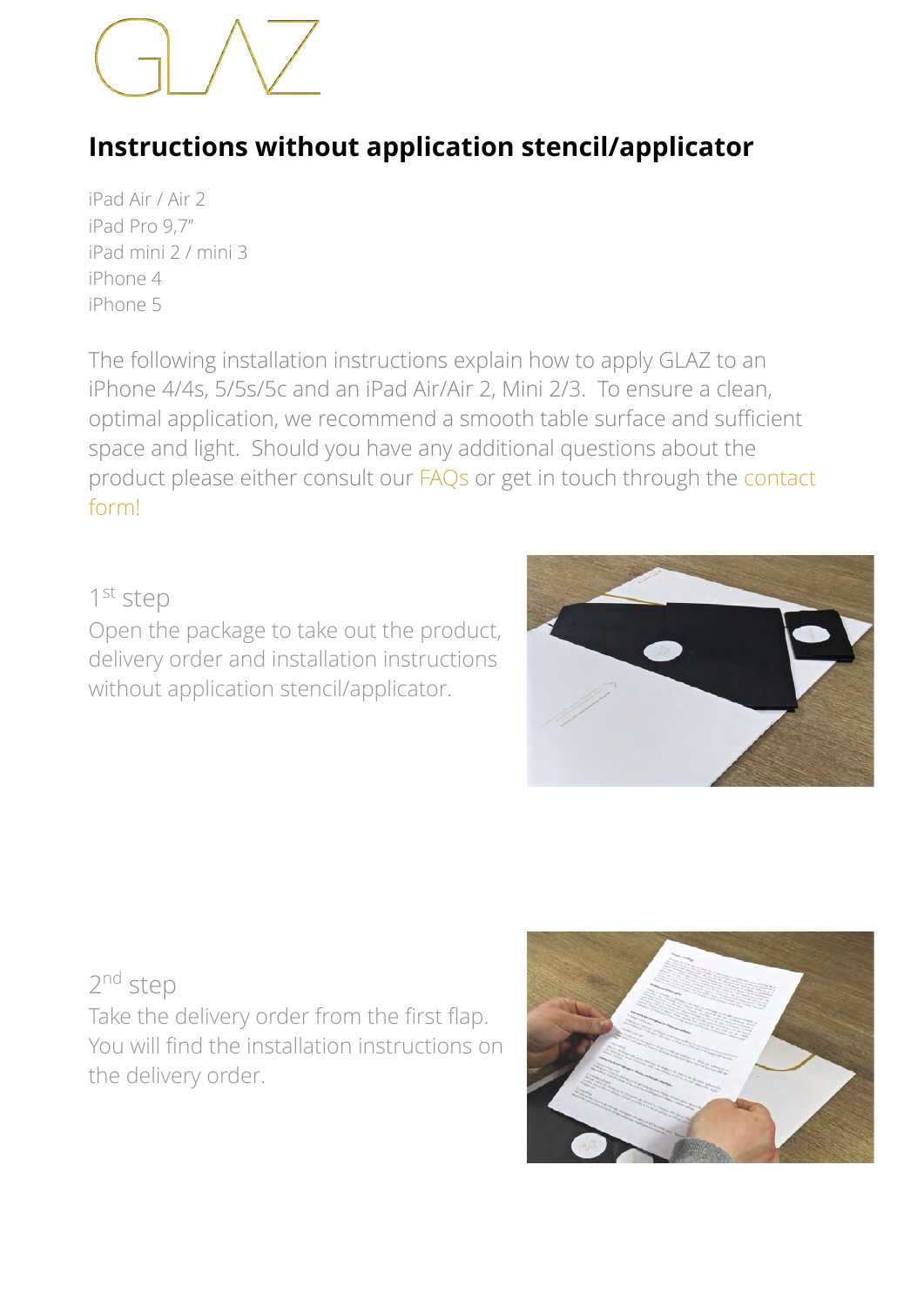3rd step Take the product and the accessory kit from the second flap.

4th step Unwrap GLAZ and the accessories.

5th step Use the alcohol impregnated wipe to remove dirt from your device. Give the front and the edges a thorough wipe.

6th step Then use the microfiber cloth to clean the display.







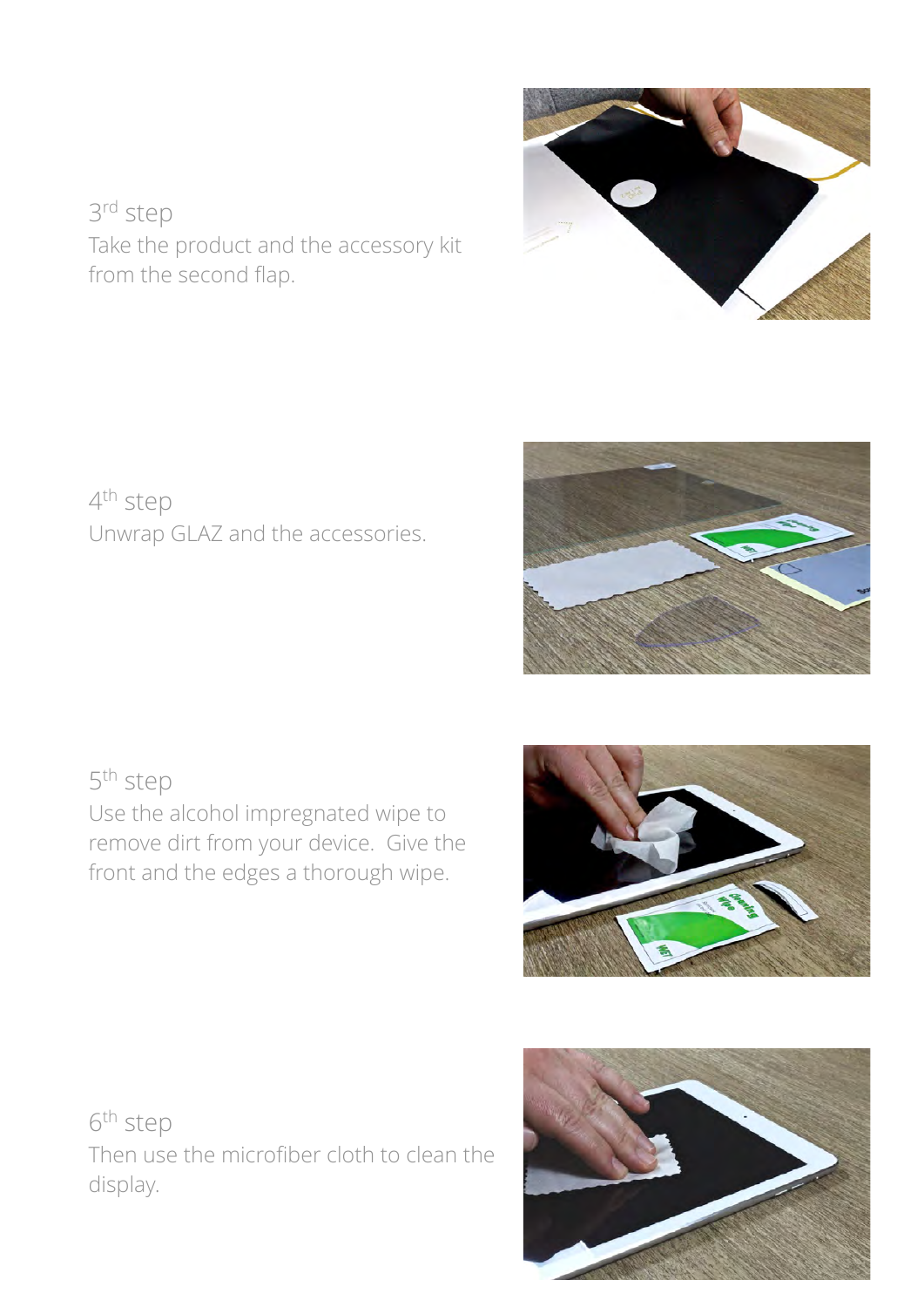## 7th step

Pull off the sticker and place the sticky side on the display. Repeat this until the screen is completely free of all dust. Make sure that you don't touch the screen again with your fingers.

# 8th step Now pull the strap to remove the film protecting GLAZ.

# 9th Step

Now, carefully place the applicator with the GLAZ product onto your screen, so that GLAZ is well centred on your display. Use the home button for orientation purposes.

# 10th step

Now press GLAZ with your finger on the screen. Wait a little while and watch GLAZ adjust itself on your device. Now wait for 5-10 minutes, until GLAZ has completely bonded, then continue with the next step.









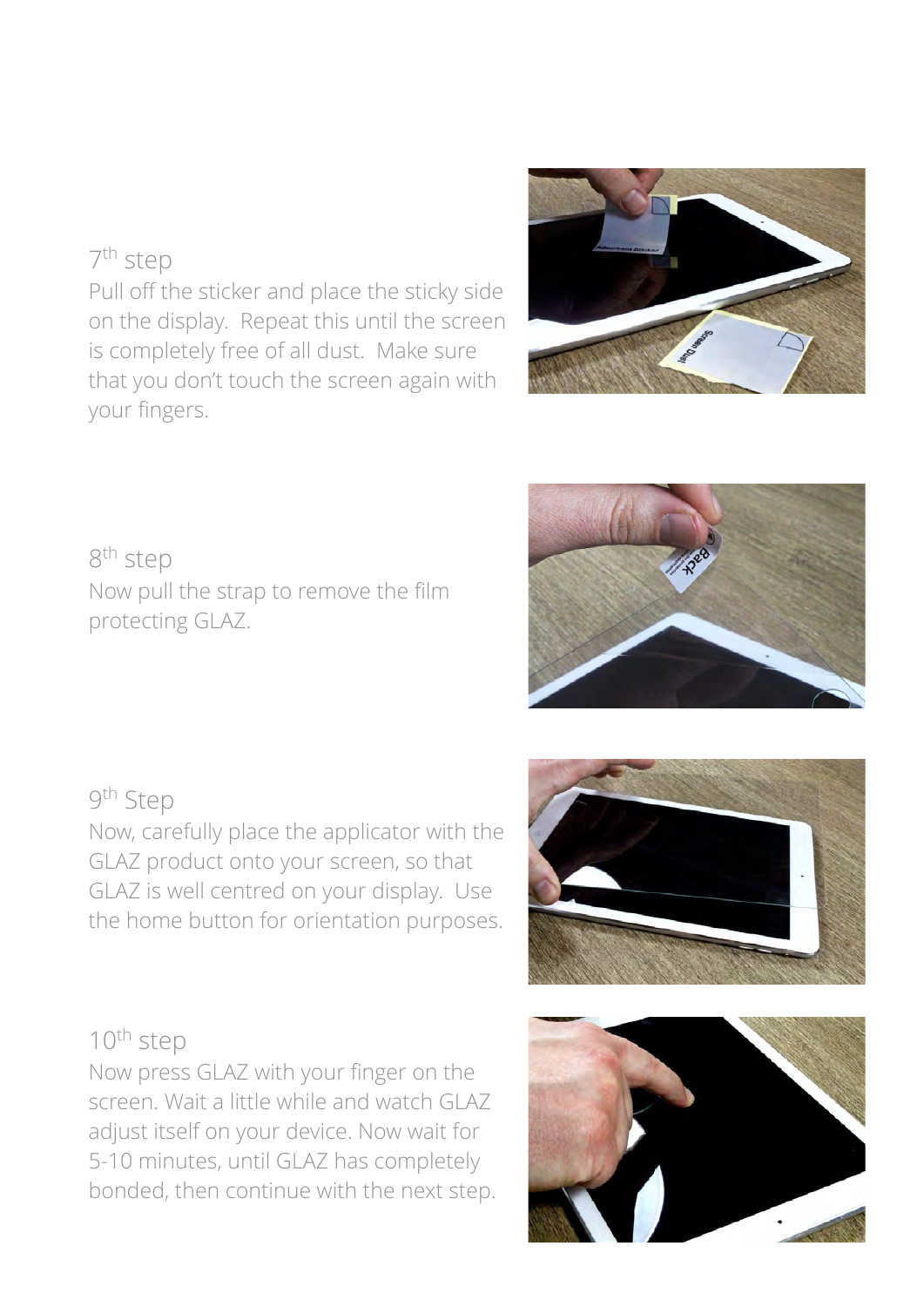## 11<sup>th</sup> step

Now use the small stiff-bladed tool to push the last blisters from the centre of the screen towards the edges. To do so, press lightly with the tip of the tool onto the display, thus pushing the blisters towards the edges.





To remove trapped air, disperse it in circular movements with a microfiber cloth from the centre towards the edges.

13<sup>th</sup> step Your new GLAZ screen protector should now be perfectly attached to your device.

### **Other interesting answers:**

#### **Can I re-use my GLAZ screen protector?**

In general, re-use is not possible. If, however, you failed to clean your display properly, you can try to carefully remove the GLAZ screen protector in a dust-free area. After cleaning your display you should re-mount it carefully.

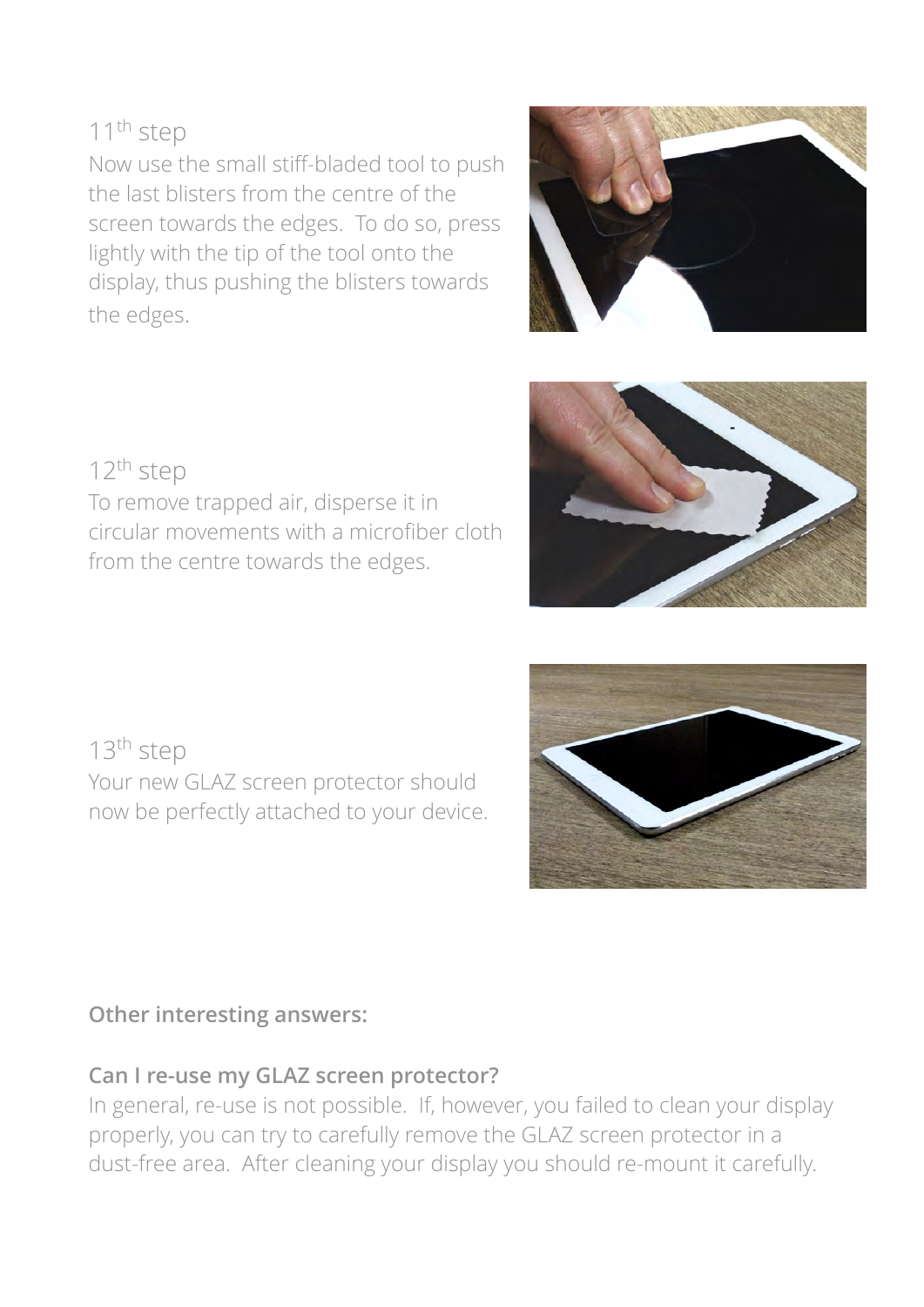A removal of the screen protector will automatically void any guarantee. It is not designed for re-use.

## **How can I remove my GLAZ screen protector?**

Simply pull of the screen protector, then clean the display.

# **Which cleaning agent can be used before placing the film on the device?**

The Mounting Kit (alcohol pad, microfiber cloth, dust absorbing sticker) which comes with the product includes everything you need to keep your screen protector perfectly clean. Please don't use any other cleaning agents, as their active ingredients may harm the screen protector. Should you choose to use them anyway, this will be your own responsibility and any warranty shall be voided

# **Can I clean my GLAZ screen protector from inside?**

Cleaning the GLAZ screen protector from inside is impossible. The cleaning process would damage the acrylic coating, so that it would no longer stick to the display.

# **How should I dispose of GLAZ?**

Ensure that you dispose of the screen protector film in a safe manner in order to avoid injuries to yourself and others. It is possible to recycle the screen protector film. When handling it, we recommend you wear sturdy safety gloves, especially if you should try to remove pieces of glass. Wrap the fragments up in a few pieces of paper. Do not throw them in the domestic waste, but into the recycling bin. Use a hard broom to sweep the area where the glass broke so that you can be sure that you removed all remaining fragments. Please handle the screen protector film with the same sense of responsibility and care you would take for any other glass product.

# **Can I return the product if I ordered the wrong one?**

Please get in touch with us. To do so, please fill out the contact form under contact. Please ensure you mark your order number on the contact form, so that we can get your exchange right.

# **What if my product arrives damaged?**